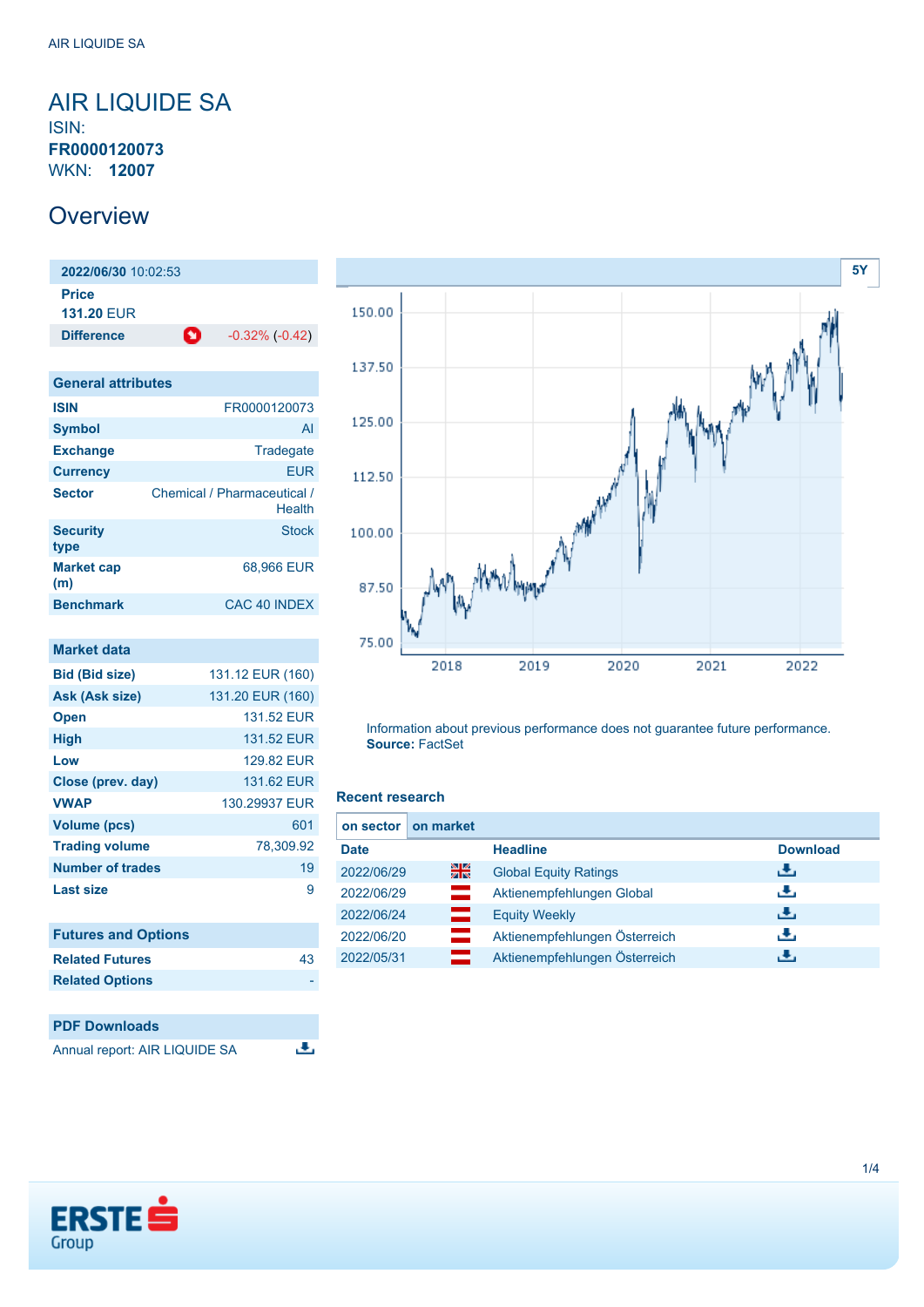# **Details**

**2022/06/30** 10:02:53

**Price**

**131.20** EUR

**Difference 1** -0.32% (-0.42)

| <b>General attributes</b> |                                       |
|---------------------------|---------------------------------------|
| <b>ISIN</b>               | FR0000120073                          |
| <b>Symbol</b>             | Al                                    |
| <b>Exchange</b>           | Tradegate                             |
| <b>Currency</b>           | <b>EUR</b>                            |
| <b>Sector</b>             | Chemical / Pharmaceutical /<br>Health |
| <b>Security</b><br>type   | <b>Stock</b>                          |
| <b>Market cap</b><br>(m)  | 68.966 EUR                            |
| <b>Benchmark</b>          | CAC 40 INDEX                          |

| Market data           |                  |
|-----------------------|------------------|
| <b>Bid (Bid size)</b> | 131.12 EUR (160) |
| Ask (Ask size)        | 131.20 EUR (160) |
| <b>Open</b>           | 131.52 FUR       |
| <b>High</b>           | 131.52 FUR       |
| Low                   | 129.82 FUR       |
| Close (prev. day)     | 131.62 EUR       |
| <b>VWAP</b>           | 130.29937 EUR    |
| <b>Volume (pcs)</b>   | 601              |
| <b>Trading volume</b> | 78.309.92        |
| Number of trades      | 19               |
| Last size             | g                |

|                   | 6M       | 1Y       | 3Y        |
|-------------------|----------|----------|-----------|
| <b>Perf</b> (%)   | $-4.94%$ | $-2.50%$ | $+29.71%$ |
| Perf (abs.)       | $-6.84$  | $-3.37$  | $+30.15$  |
| <b>Beta</b>       | 0.72     | 0.69     | 0.73      |
| <b>Volatility</b> | 25.28    | 20.66    | 25.41     |



Information about previous performance does not guarantee future performance. **Source:** FactSet

| <b>Price data</b>                           |                         |
|---------------------------------------------|-------------------------|
| Ø price 5 days   Ø volume 5 days (pcs.)     | 133.29 EUR (5,162)      |
| Ø price 30 days   Ø volume 30 days (pcs.)   | 140.47 EUR (4,642)      |
| Ø price 100 days   Ø volume 100 days (pcs.) | 140.49 EUR (5,116)      |
| Ø price 250 days   Ø volume 250 days (pcs.) | 137.46 EUR (4,822)      |
| <b>YTD High   date</b>                      | 152.76 EUR (2022/06/06) |
| <b>YTD Low   date</b>                       | 124.20 EUR (2022/03/08) |
| 52 Weeks High   date                        | 152.76 EUR (2022/06/06) |
| 52 Weeks Low   date                         | 123.70 EUR (2021/10/12) |

### **All listings for AIR LIQUIDE SA**

| <b>Number of</b><br><b>Trading</b><br>volume (mio.)<br>trades |
|---------------------------------------------------------------|
| 09:48 130.68 EUR 0.05<br>10                                   |
| 09:05 130.60 EUR 0.00<br>1                                    |
| 10:02 131.20 EUR 0.08<br>19                                   |
| 09:28 130.26 EUR 0.00<br>4                                    |
| 08:03 131.34 EUR 0.00<br>1                                    |
|                                                               |

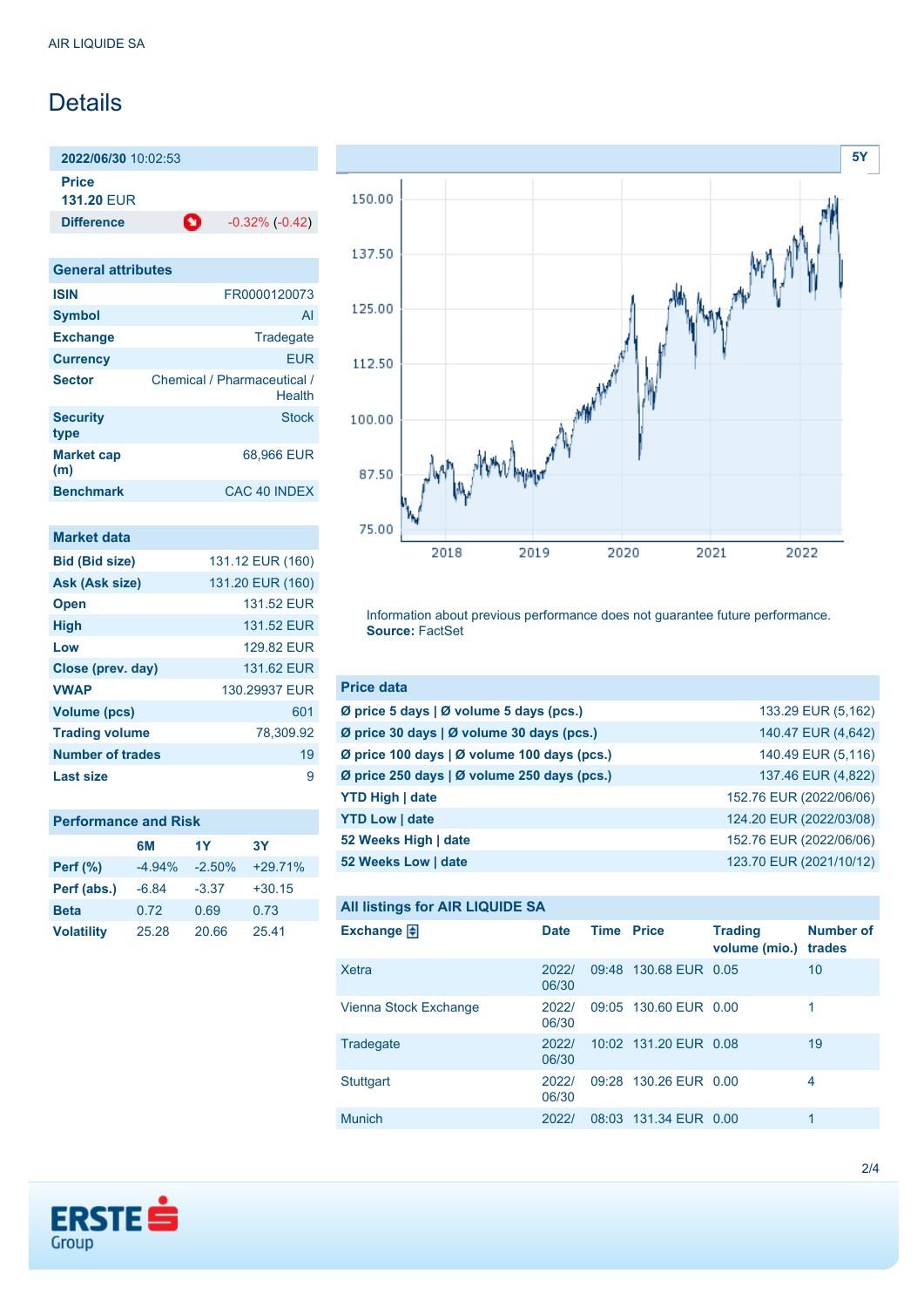|                                                          | 06/30          |                        |                |
|----------------------------------------------------------|----------------|------------------------|----------------|
| London Stock Exchange<br><b>European Trade Reporting</b> | 2022/<br>06/30 | 09:00 130.50 EUR 0.00  | 1              |
| <b>Hanover</b>                                           | 2022/<br>06/30 | 08:03 130.74 EUR 0.00  | 1              |
| Hamburg                                                  | 2022/<br>06/30 | 08:03 130.74 EUR 0.00  | 1              |
| Frankfurt                                                | 2022/<br>06/30 | 09:03 130.00 EUR 0.02  | $\overline{2}$ |
| <b>FINRA other OTC Issues</b>                            | 2022/<br>06/29 | 21:40 136.92 USD 0.15  | 20             |
| <b>Euronext Paris</b>                                    | 2022/<br>06/30 | 10:05 131.30 EUR 18.51 | 3,388          |
| <b>Duesseldorf</b>                                       | 2022/<br>06/30 | 10:01 130.96 EUR 0.00  | 3              |
| Borsa Italiana MTF Global Equity<br><b>Market</b>        | 2022/<br>06/29 | 17:35 132.10 EUR 0.03  | 6              |
| <b>Berlin</b>                                            | 2022/<br>06/30 | 08:08 130.44 EUR 0.00  | 1              |